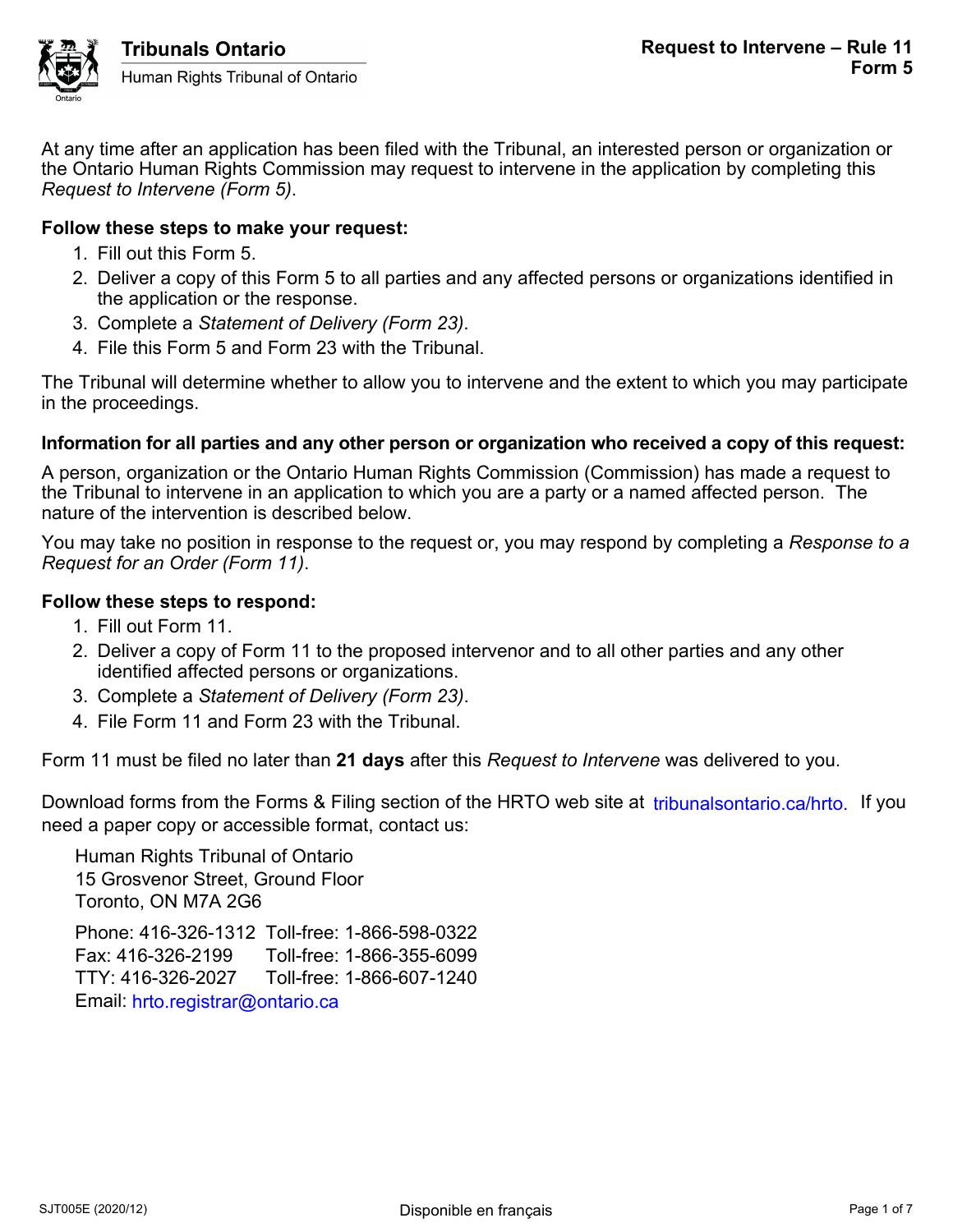

| <b>Application Information</b> |  |
|--------------------------------|--|
| Tribunal File Number:          |  |
| Name of Applicant:             |  |
| Name of Each Respondent:       |  |

### **Part A: For completion by the Proposed Intervenor (other than the Commission)**

| A1. Contact Information for the Proposed Intervenor (other than the Commission)                                                                      |                    |                   |                       |                                                                       |              |  |  |  |
|------------------------------------------------------------------------------------------------------------------------------------------------------|--------------------|-------------------|-----------------------|-----------------------------------------------------------------------|--------------|--|--|--|
| Please provide your contact information. Complete a) Individual or b) Organization.                                                                  |                    |                   |                       |                                                                       |              |  |  |  |
| a) Individual                                                                                                                                        |                    |                   |                       |                                                                       |              |  |  |  |
| First (or Given) Name                                                                                                                                |                    |                   | Last (or Family) Name |                                                                       |              |  |  |  |
| <b>Street Number</b>                                                                                                                                 | <b>Street Name</b> |                   |                       | Apt/Suite                                                             |              |  |  |  |
| City/Town                                                                                                                                            |                    |                   | Province              | <b>Postal Code</b>                                                    | Email        |  |  |  |
| Daytime Phone                                                                                                                                        |                    | <b>Cell Phone</b> |                       | Fax                                                                   | <b>TTY</b>   |  |  |  |
| What is the best way to send information to you?<br>Mail<br>Email<br>(If you check email, you are consenting to the delivery of documents by email.) |                    |                   |                       | Fax                                                                   |              |  |  |  |
| b) Organization                                                                                                                                      |                    |                   |                       |                                                                       |              |  |  |  |
| Full Name of Organization                                                                                                                            |                    |                   |                       |                                                                       |              |  |  |  |
| Contact person in the organization:                                                                                                                  |                    |                   |                       |                                                                       |              |  |  |  |
| Last (or Family) Name<br>First (or Given) Name                                                                                                       |                    |                   |                       |                                                                       | <b>Title</b> |  |  |  |
| <b>Street Number</b><br><b>Street Name</b>                                                                                                           |                    |                   |                       | Apt/Suite                                                             |              |  |  |  |
| $\bigcap_{i=1}^{n}$                                                                                                                                  |                    |                   | $D_{max}$             | $\Gamma$ Deater $\Omega$ and $\Gamma$ $\Gamma$ $\sim$ $\sim$ $\Omega$ |              |  |  |  |

City/Town Province Postal Code Email Daytime Phone Cell Phone Fax Fax TTY What is the best way to send information to you?  $\bigcirc$  Mail  $\bigcirc$  Email  $\bigcirc$  Fax

(If you check email, you are consenting to the delivery of documents by email.)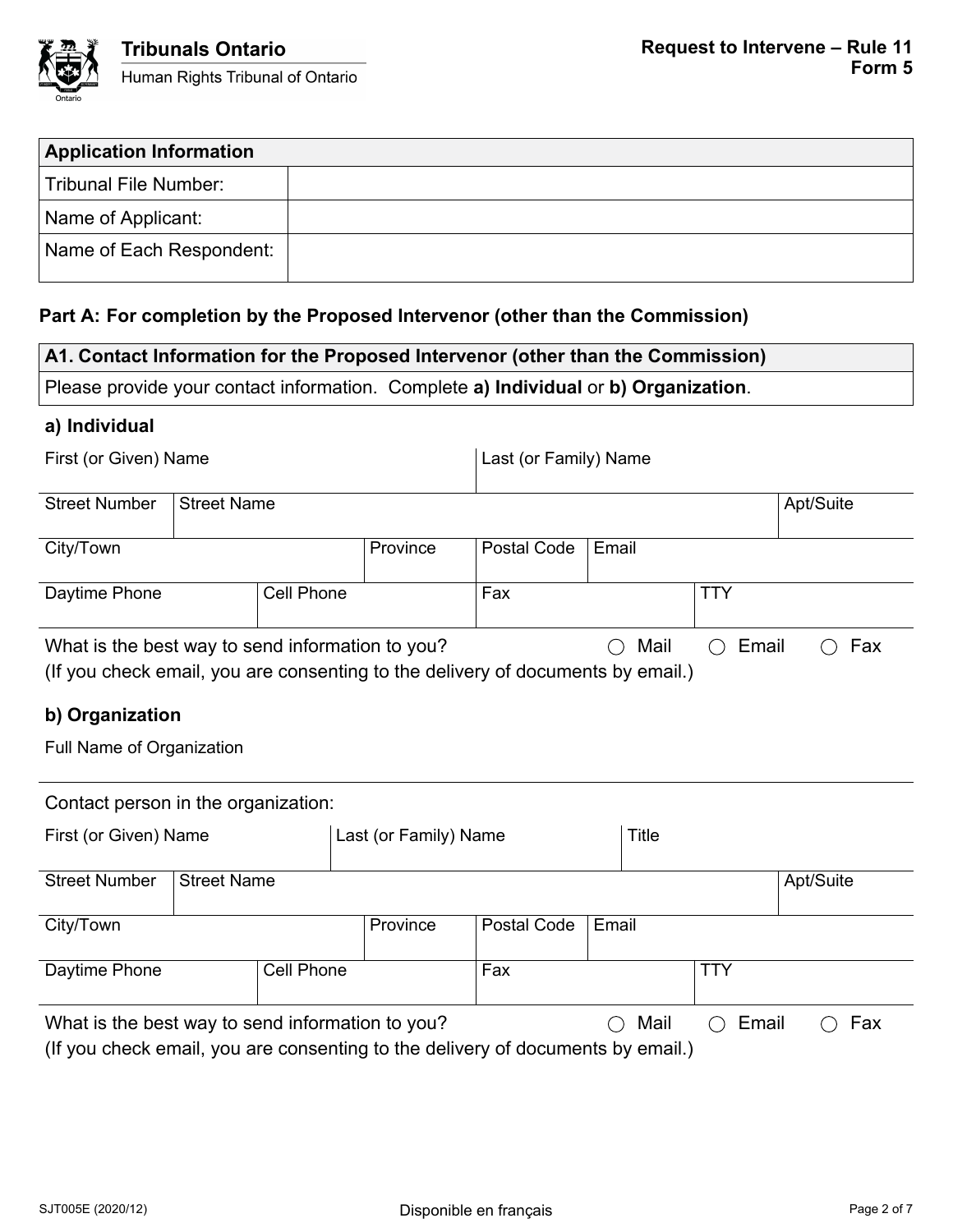

| A2. Representative Contact Information                                                                                                              |                                                                                                    |                    |          |             |               |       |           |
|-----------------------------------------------------------------------------------------------------------------------------------------------------|----------------------------------------------------------------------------------------------------|--------------------|----------|-------------|---------------|-------|-----------|
|                                                                                                                                                     | Complete this section only if you are authorizing a lawyer or other representative to act for you. |                    |          |             |               |       |           |
| I authorize the organization and/or person named below to represent me.                                                                             |                                                                                                    |                    |          |             |               |       |           |
| First (or Given) Name<br>Last (or Family) Name                                                                                                      |                                                                                                    |                    |          |             |               |       |           |
| LSUC No. (if applicable)<br>Organization (if applicable)                                                                                            |                                                                                                    |                    |          |             |               |       |           |
| <b>Street Number</b>                                                                                                                                |                                                                                                    | <b>Street Name</b> |          |             |               |       | Apt/Suite |
| City/Town                                                                                                                                           |                                                                                                    |                    | Province | Postal Code | Email         |       |           |
| Fax<br><b>TTY</b><br>Daytime Phone<br>Cell Phone                                                                                                    |                                                                                                    |                    |          |             |               |       |           |
| What is the best way to send information to your representative?<br>(If you check email, you are consenting to the delivery of documents by email.) |                                                                                                    |                    |          |             | Mail<br>$($ ) | Email | Fax       |

## **Questions for the Proposed Intervenor (other than the Commission)**

The proposed Intervenor is required to answer the following questions.

| A3. Describe the issue(s) you want to address.                                                        |  |  |  |
|-------------------------------------------------------------------------------------------------------|--|--|--|
|                                                                                                       |  |  |  |
|                                                                                                       |  |  |  |
|                                                                                                       |  |  |  |
|                                                                                                       |  |  |  |
|                                                                                                       |  |  |  |
|                                                                                                       |  |  |  |
| A4. Explain your interest in the issue(s) and explain your expertise, if any, regarding the issue(s). |  |  |  |

### **A5. What is your position, if any, on each of the facts and issue(s) raised in the application and the response?**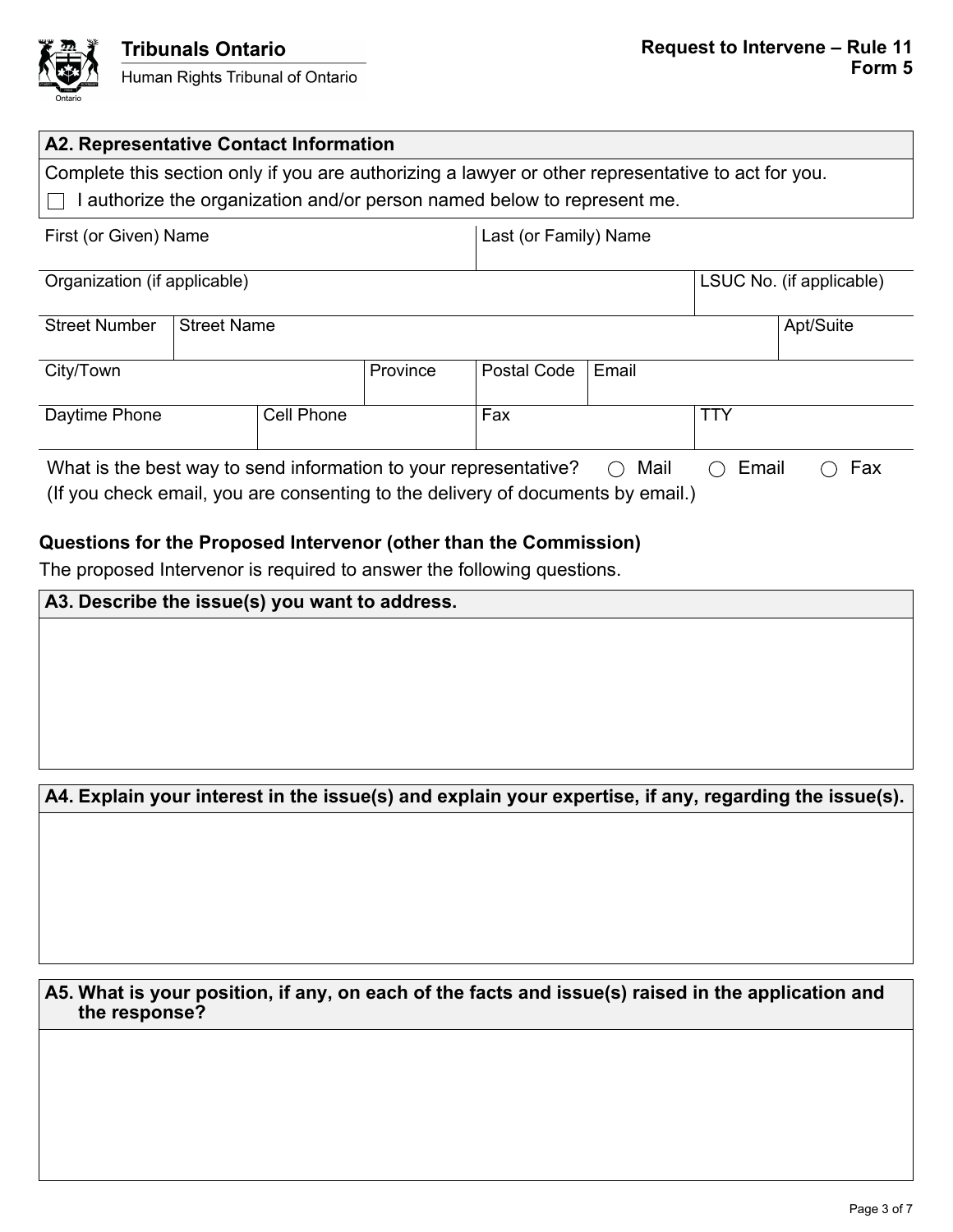

# **A6. What material facts will you rely on?**

### **A7. What are the terms on which you seek to intervene?**

# **PLEASE GO TO PART C**

## **Part B: For completion by the Commission**

| <b>B1. Contact Information for the Commission</b>                               |                    |  |          |                          |            |           |  |
|---------------------------------------------------------------------------------|--------------------|--|----------|--------------------------|------------|-----------|--|
| Name of Contact Person                                                          |                    |  |          | LSUC No. (if applicable) |            |           |  |
| <b>Street Number</b>                                                            | <b>Street Name</b> |  |          |                          |            | Apt/Suite |  |
| City/Town                                                                       |                    |  | Province | Postal Code              | Email      |           |  |
| <b>Cell Phone</b><br>Daytime Phone                                              |                    |  | Fax      |                          | <b>TTY</b> |           |  |
| What is the best way to send information to you?<br>Mail                        |                    |  | Email    | Fax                      |            |           |  |
| (If you check email, you are consenting to the delivery of documents by email.) |                    |  |          |                          |            |           |  |
| B2. Provide a statement of issues that the Commission wants to address.         |                    |  |          |                          |            |           |  |
|                                                                                 |                    |  |          |                          |            |           |  |
|                                                                                 |                    |  |          |                          |            |           |  |
|                                                                                 |                    |  |          |                          |            |           |  |
|                                                                                 |                    |  |          |                          |            |           |  |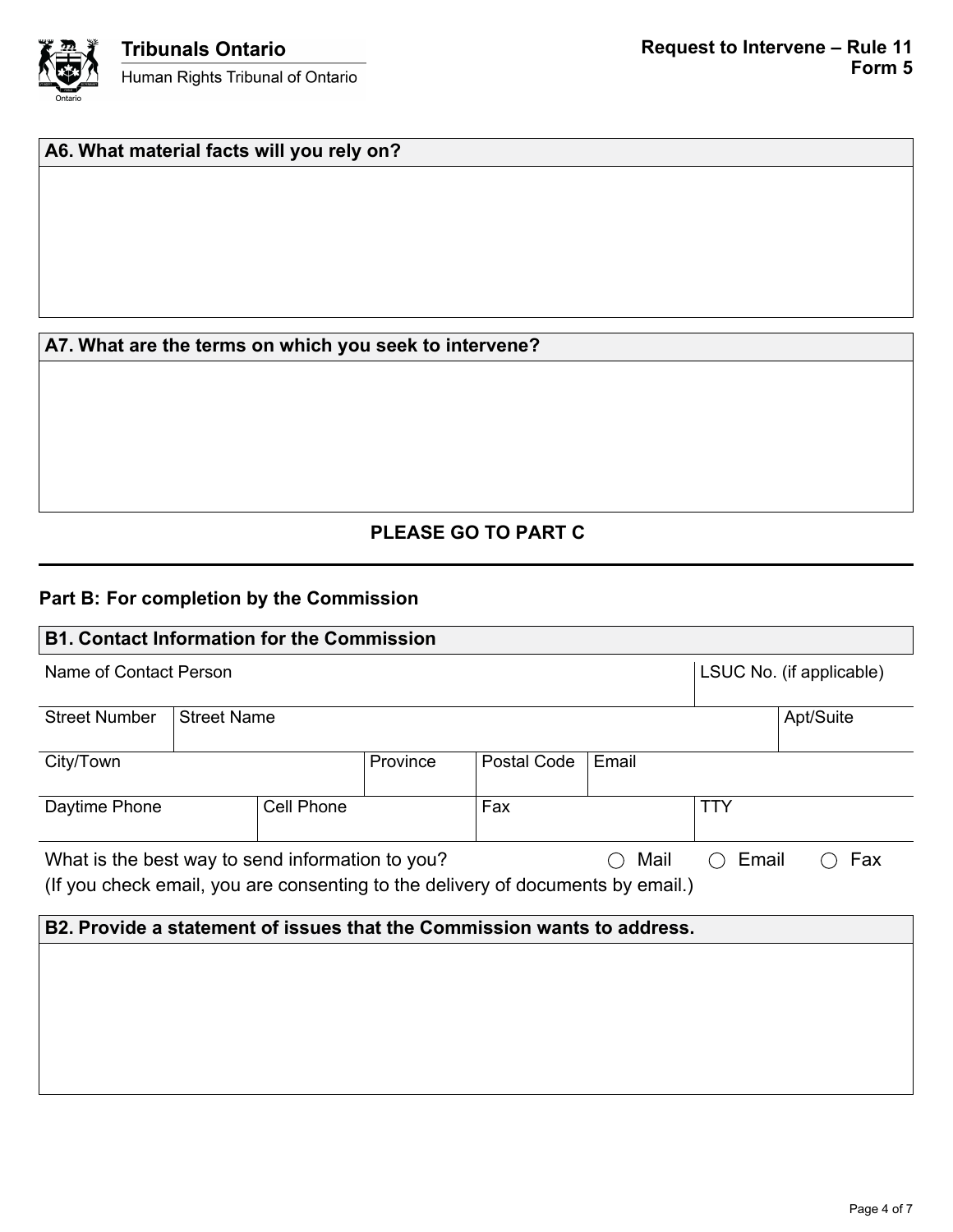

**B3. Explain how the issues relate to the Commission's role, mandate and the public interest.**

**B4. What is the Commission's position, if any, on each of the facts and issues raised in the Application and Response?**

**B5. What are the material facts on which the Commission will rely?**

**B6. What remedy is the Commission seeking?**

**B7. What are terms on which the Commission seeks to intervene?**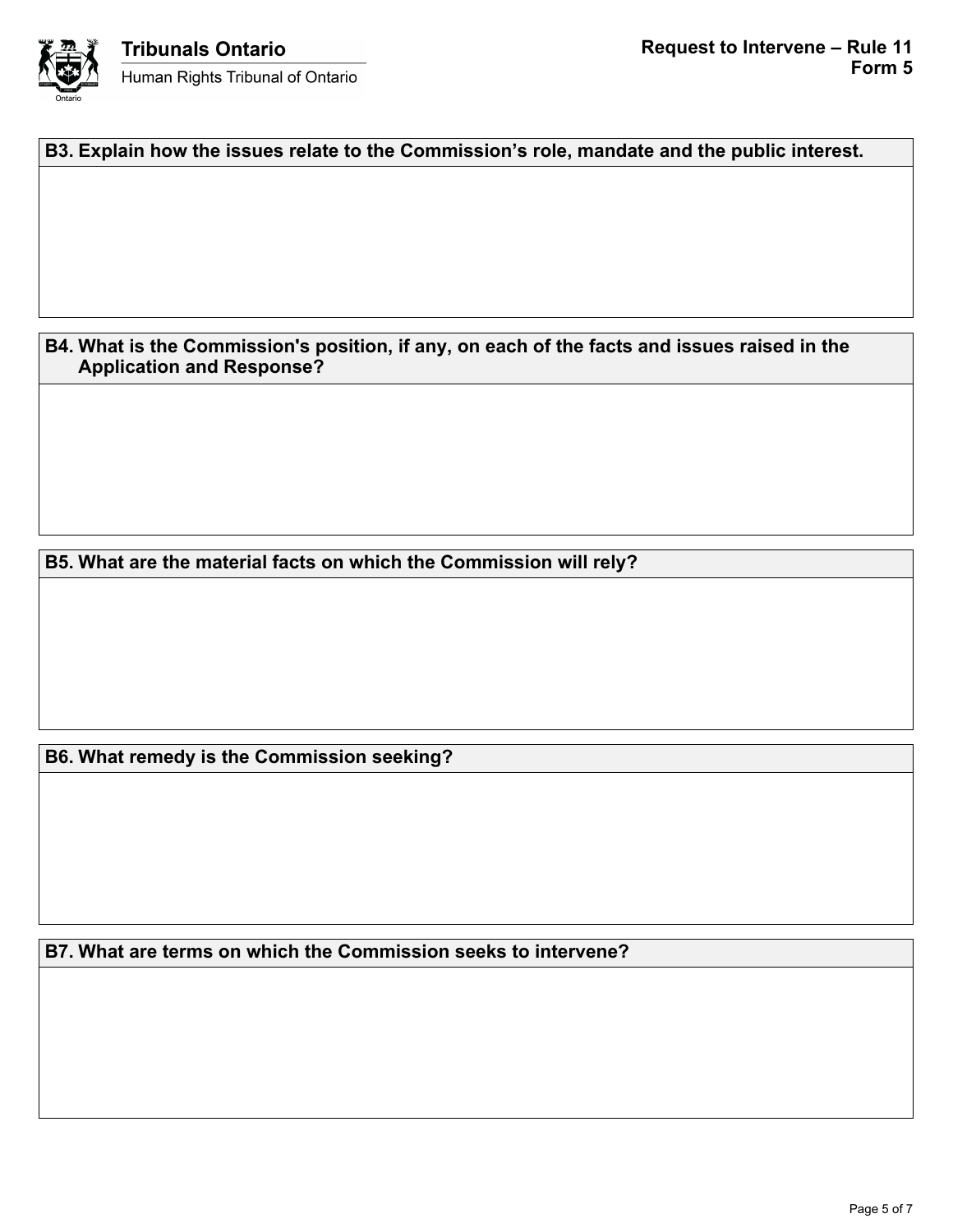

# **Part C: For completion by all Proposed Intervenors**

| C1. If you have documents that are important to the application, list them here. Copies do not<br>need to be sent at this time. |                                                  |  |  |  |
|---------------------------------------------------------------------------------------------------------------------------------|--------------------------------------------------|--|--|--|
| Document name                                                                                                                   | Why the document is important to the application |  |  |  |
|                                                                                                                                 |                                                  |  |  |  |
|                                                                                                                                 |                                                  |  |  |  |
|                                                                                                                                 |                                                  |  |  |  |
|                                                                                                                                 |                                                  |  |  |  |
|                                                                                                                                 |                                                  |  |  |  |
|                                                                                                                                 |                                                  |  |  |  |

| C2. If you believe the applicant and/or respondent(s) have documents that are important to the<br>application, list them here. |                                                  |                           |  |  |  |
|--------------------------------------------------------------------------------------------------------------------------------|--------------------------------------------------|---------------------------|--|--|--|
| <b>Document name</b>                                                                                                           | Why the document is important to the application | Name of person who has it |  |  |  |
|                                                                                                                                |                                                  |                           |  |  |  |
|                                                                                                                                |                                                  |                           |  |  |  |
|                                                                                                                                |                                                  |                           |  |  |  |
|                                                                                                                                |                                                  |                           |  |  |  |
|                                                                                                                                |                                                  |                           |  |  |  |

| C3. If you believe another person or organization has documents that are important to the<br>application, list them here. List only the most important. |                                                                               |  |  |  |
|---------------------------------------------------------------------------------------------------------------------------------------------------------|-------------------------------------------------------------------------------|--|--|--|
| <b>Document name</b>                                                                                                                                    | Name of person who has it<br>Why the document is important to the application |  |  |  |
|                                                                                                                                                         |                                                                               |  |  |  |
|                                                                                                                                                         |                                                                               |  |  |  |
|                                                                                                                                                         |                                                                               |  |  |  |
|                                                                                                                                                         |                                                                               |  |  |  |
|                                                                                                                                                         |                                                                               |  |  |  |